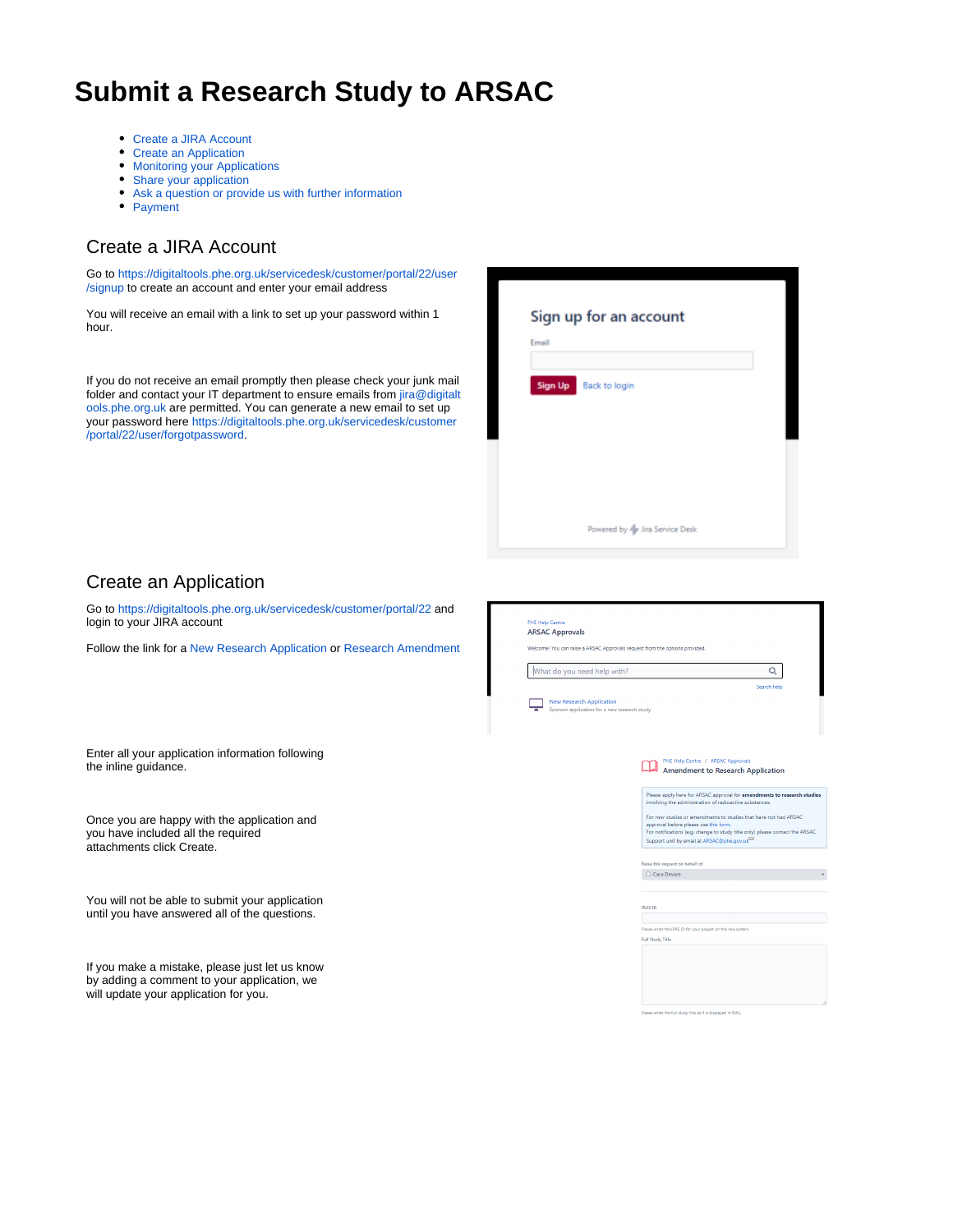|                                                                                     | PHE Help Centre / ARSAC Approvals<br><b>NE NEW SCIENCE</b><br>New Research Application                                   |
|-------------------------------------------------------------------------------------|--------------------------------------------------------------------------------------------------------------------------|
|                                                                                     |                                                                                                                          |
|                                                                                     | Please apply here for ARSAC approval for New Research studies involving<br>the administration of radioactive substances. |
|                                                                                     | For Amendments or notifications please contact the ARSAC Support unit by                                                 |
| email at ARSAC@phe.gov.uk                                                           |                                                                                                                          |
|                                                                                     |                                                                                                                          |
| Raise this request on behalf of                                                     |                                                                                                                          |
| C Cara Devare                                                                       |                                                                                                                          |
|                                                                                     |                                                                                                                          |
|                                                                                     |                                                                                                                          |
| <b>IRAS ID</b>                                                                      |                                                                                                                          |
|                                                                                     |                                                                                                                          |
| <b>Full Study Title</b>                                                             | Please enter the IRAS ID for your project on the new system                                                              |
|                                                                                     |                                                                                                                          |
|                                                                                     |                                                                                                                          |
|                                                                                     |                                                                                                                          |
|                                                                                     |                                                                                                                          |
|                                                                                     |                                                                                                                          |
|                                                                                     |                                                                                                                          |
|                                                                                     |                                                                                                                          |
|                                                                                     | Please enter the full study title as it is displayed in IRAS.                                                            |
| <b>Study Type</b>                                                                   |                                                                                                                          |
| Single Centre                                                                       |                                                                                                                          |
| Multi Centre                                                                        |                                                                                                                          |
|                                                                                     | Is this study conducted at multiple sites or at a single site                                                            |
| <b>Study dose</b>                                                                   |                                                                                                                          |
| Less than 1mSv                                                                      |                                                                                                                          |
| More than 1mSv                                                                      |                                                                                                                          |
|                                                                                     | This refers to the effective dose of the radioactive substances included in this trial. Where the study                  |
| dose is equal to 1 mSv please select less than 1mSv.                                |                                                                                                                          |
| <b>Study details</b>                                                                |                                                                                                                          |
|                                                                                     | This study has gone through HRA radiation assurance                                                                      |
| This involves diagnostic nuclear medicine<br>This involves therapy nuclear medicine |                                                                                                                          |
| This involves sealed sources                                                        |                                                                                                                          |
|                                                                                     | This involves paediatric participants (<16 yrs)                                                                          |
| This involves healthy volunteers                                                    |                                                                                                                          |
|                                                                                     | Please select all categories of this study that apply. Please refer to the ARSAC notes for guidance                      |
|                                                                                     | (https://www.gov.uk/government/publications/arsac-notes-for-guidance) for further advice.                                |
| <b>Telephone Number</b>                                                             |                                                                                                                          |
|                                                                                     |                                                                                                                          |
| Main contact number to discuss this application.                                    |                                                                                                                          |
| Payment method<br>Credit or Debit Card                                              |                                                                                                                          |
| <b>BACS</b>                                                                         |                                                                                                                          |
| <b>Invoice</b>                                                                      |                                                                                                                          |
|                                                                                     | The default payment method is by credit card/debit card. If you are not able to settle payment by card,                  |
|                                                                                     | please select BACS. Invoice payments are only possible for NHS trusts and by prior agreement.                            |
| <b>Attachment</b>                                                                   |                                                                                                                          |
|                                                                                     | @Drag and drop files, paste screenshots, or                                                                              |
|                                                                                     | browse                                                                                                                   |
|                                                                                     |                                                                                                                          |
|                                                                                     | Please attach the PRA form and your main participant information sheet for committee assessment.                         |
|                                                                                     | If your study has gone through radiation assurance please provide your F1 form.                                          |

|                                                                                                                                   | Remove an administration of a radioactive substance                                                                                                                    |  |  |
|-----------------------------------------------------------------------------------------------------------------------------------|------------------------------------------------------------------------------------------------------------------------------------------------------------------------|--|--|
|                                                                                                                                   | Addition of a new clinical population with a different clinical condition<br>receiving administrations of radioactive substances                                       |  |  |
| substances                                                                                                                        | Addition of healthy volunteers receiving administrations of radioactive                                                                                                |  |  |
| Change to the radiation risk statement in PIS following a change in protocol<br>for the administration of a radioactive substance |                                                                                                                                                                        |  |  |
|                                                                                                                                   | Please select all categories of this amendment that apply. Please refer to the ARSAC website                                                                           |  |  |
| advice.                                                                                                                           | (https://www.gov.uk/guidance/how-and-when-to-submit-research-applications-to-arsac) for further                                                                        |  |  |
| Amendment summary                                                                                                                 |                                                                                                                                                                        |  |  |
|                                                                                                                                   |                                                                                                                                                                        |  |  |
|                                                                                                                                   |                                                                                                                                                                        |  |  |
|                                                                                                                                   |                                                                                                                                                                        |  |  |
|                                                                                                                                   |                                                                                                                                                                        |  |  |
|                                                                                                                                   |                                                                                                                                                                        |  |  |
|                                                                                                                                   |                                                                                                                                                                        |  |  |
|                                                                                                                                   |                                                                                                                                                                        |  |  |
|                                                                                                                                   | Please provide a short summary of the rationale for this amendment with reference to the category of                                                                   |  |  |
| amendment selected.                                                                                                               |                                                                                                                                                                        |  |  |
| <b>Study type</b>                                                                                                                 |                                                                                                                                                                        |  |  |
| Single Centre                                                                                                                     |                                                                                                                                                                        |  |  |
| Multi Control                                                                                                                     |                                                                                                                                                                        |  |  |
|                                                                                                                                   | is this study conducted at multiple sites or at a single site.                                                                                                         |  |  |
| <b>Study dose</b>                                                                                                                 |                                                                                                                                                                        |  |  |
| Less than 1mSv                                                                                                                    |                                                                                                                                                                        |  |  |
| More than 1mSv                                                                                                                    |                                                                                                                                                                        |  |  |
|                                                                                                                                   | This refers to the effective dose of the radioactive substances included in this trial. Where the study                                                                |  |  |
|                                                                                                                                   | dose is equal to 1 mSv please select less than 1mSv.                                                                                                                   |  |  |
| <b>Study details</b>                                                                                                              |                                                                                                                                                                        |  |  |
|                                                                                                                                   | This study has gone through HRA radiation assurance                                                                                                                    |  |  |
|                                                                                                                                   | This involves diagnostic nuclear medicine                                                                                                                              |  |  |
|                                                                                                                                   | This involves therapy nuclear medicine                                                                                                                                 |  |  |
|                                                                                                                                   | This involves sealed sources                                                                                                                                           |  |  |
|                                                                                                                                   | $\Box$ This involves paediatric participants (<16 yrs)                                                                                                                 |  |  |
|                                                                                                                                   | This involves healthy volunteers                                                                                                                                       |  |  |
|                                                                                                                                   | Please select all categories of this study that apply. Please refer to the ARSAC notes for guidance                                                                    |  |  |
|                                                                                                                                   | (https://www.gov.uk/government/publications/arsac-notes-for-guidance) for further advice.                                                                              |  |  |
| <b>Telephone Number</b>                                                                                                           |                                                                                                                                                                        |  |  |
|                                                                                                                                   |                                                                                                                                                                        |  |  |
|                                                                                                                                   | Main contact number to discuss this application.                                                                                                                       |  |  |
| Payment method                                                                                                                    |                                                                                                                                                                        |  |  |
|                                                                                                                                   | Credit or Debit Card                                                                                                                                                   |  |  |
| <b>BACS</b>                                                                                                                       |                                                                                                                                                                        |  |  |
| <b>Invoice</b>                                                                                                                    |                                                                                                                                                                        |  |  |
|                                                                                                                                   | The default payment method is by credit card/debit card. If you are not able to settle payment by card,                                                                |  |  |
|                                                                                                                                   | please select BACS. Invoice payments are only possible for NHS trusts and by prior agreement.                                                                          |  |  |
| Attachment                                                                                                                        |                                                                                                                                                                        |  |  |
|                                                                                                                                   | @ Drag and drop files, paste screenshots, or                                                                                                                           |  |  |
|                                                                                                                                   | browse                                                                                                                                                                 |  |  |
|                                                                                                                                   |                                                                                                                                                                        |  |  |
|                                                                                                                                   | Please attach the notice of substantial amendment and any other relevant documents                                                                                     |  |  |
|                                                                                                                                   | If this amendment relates to a new procedure then please provide an updated PRA form and your                                                                          |  |  |
|                                                                                                                                   |                                                                                                                                                                        |  |  |
|                                                                                                                                   | main participant information sheet for committee assessment.<br>If your study includes therapy procedures please include the protocol. Protocol's are not required for |  |  |

#### <span id="page-1-0"></span>Monitoring your Applications

You can view the applications that you have submitted under My Requests in the top left corner of the screen.

You can also view all of your open applications here: [https://digitaltools.](https://digitaltools.phe.org.uk/servicedesk/customer/user/requests?status=open) [phe.org.uk/servicedesk/customer/user](https://digitaltools.phe.org.uk/servicedesk/customer/user/requests?status=open) [/requests?status=open](https://digitaltools.phe.org.uk/servicedesk/customer/user/requests?status=open)

You can tailor your view to see your Open or Closed applications

Status will indicate where the application is in the process. Possible statuses include:

- **Application Received**-Application has been logged on the system and we will get to it shortly
- **Being Reviewed by Committee -** Application is out with the committee for review



#### **Requests**

Create Cancel

Open requests **v** Created by me **v** Any request type **v** Report for  $\alpha$  $\begin{array}{ccc} \tau_{\text{type}} & \text{Reference} \\\hline \hline \rule{0mm}{2.25mm} & \text{AA-2B2} \end{array}$ Service desk<br>ARSAC Approvals Summary<br>New Research Application Status<br>BEING REV Requester<br>Cara Devare  $\frac{1}{14 \text{ of } 1}$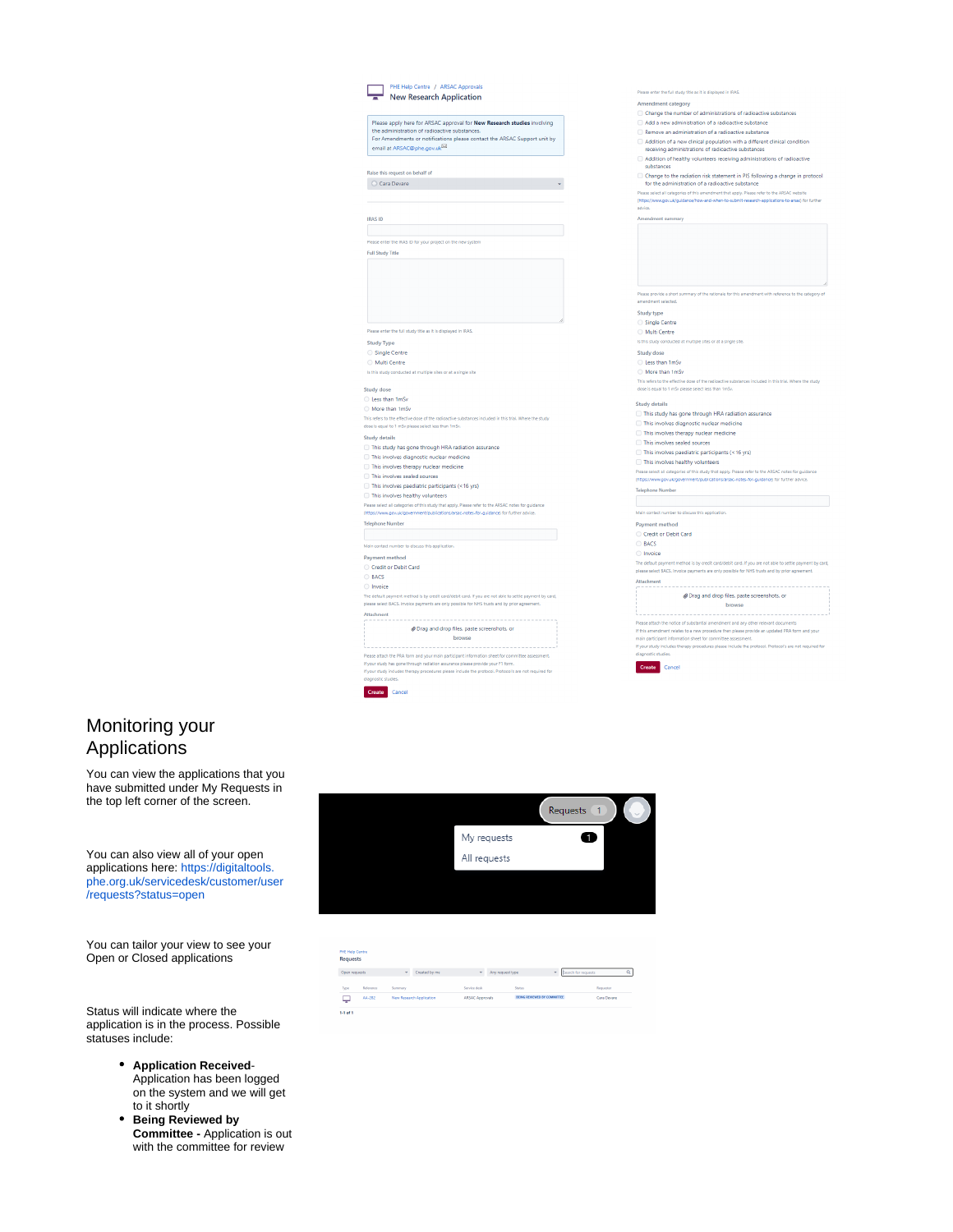- **Awaiting your response**  We have asked you a question and are awaiting your response
- **Awaiting Payment**-Application has been processed by ARSAC but payment is outstanding.
- **Application Approved** This application is complete and has been approved.
- **Application Rejected**  This application is complete and has been rejected.
- **Withdrawn** Application has been cancelled by you or us

You will receive an email notification when the status of your application changes. Your application may go into a stage multiple times.

#### <span id="page-2-0"></span>Share your application

Use the Share button to add colleagues to the application. They will then also receive notifications about the research study.

Please do not forward your notifications to others as they may not be able to respond.

| Comment on this request<br>o                                                           | <b>BEING REVIEWED BY COMMITTEE</b><br>O Don't notify me |
|----------------------------------------------------------------------------------------|---------------------------------------------------------|
| Activity                                                                               | <<<<<<<<<<br>Shared with<br>Cara Devare<br>Creator      |
| Your request status changed to Being reviewed by committee. 4 days ago 10:51 AM LATEST |                                                         |
| Cara Devare 22/Jun/20 9:25 AM                                                          |                                                         |
| R733 - PIS.pdf <sup>®</sup> (329 kB)                                                   |                                                         |
| R733 - PRA.pdf <sup>®</sup> (276 kB)                                                   |                                                         |
| Details 22/Jun/20 9:25 AM                                                              |                                                         |
| <b>IRAS ID</b><br>229134                                                               |                                                         |
|                                                                                        |                                                         |



## <span id="page-2-1"></span>Ask a question or provide us with further information

We will add a comment on the ticket if further information is required. You will receive a notification by email of any requests.

You can add a comment on the request at any time to contact the Support Unit about your application. You can also attach documents such as updated PRA's, PIS or other supporting information as requested.

You can reply to the email notification you receive to respond to us. If you are the original recipient of the notification then your response will be automatically added to the application.

If you want to share notifications with colleagues, please add them to the application rather than forwarding the notification.

#### **PHE Help Centre / ARSAC Annrovals / AA-314** New Research Application **AWAIT** Comment on this request...  $\overline{\phantom{a}}$ O Don't notify me ⊕ Drag and drop files, paste screenshots, or → Share Add Cancel